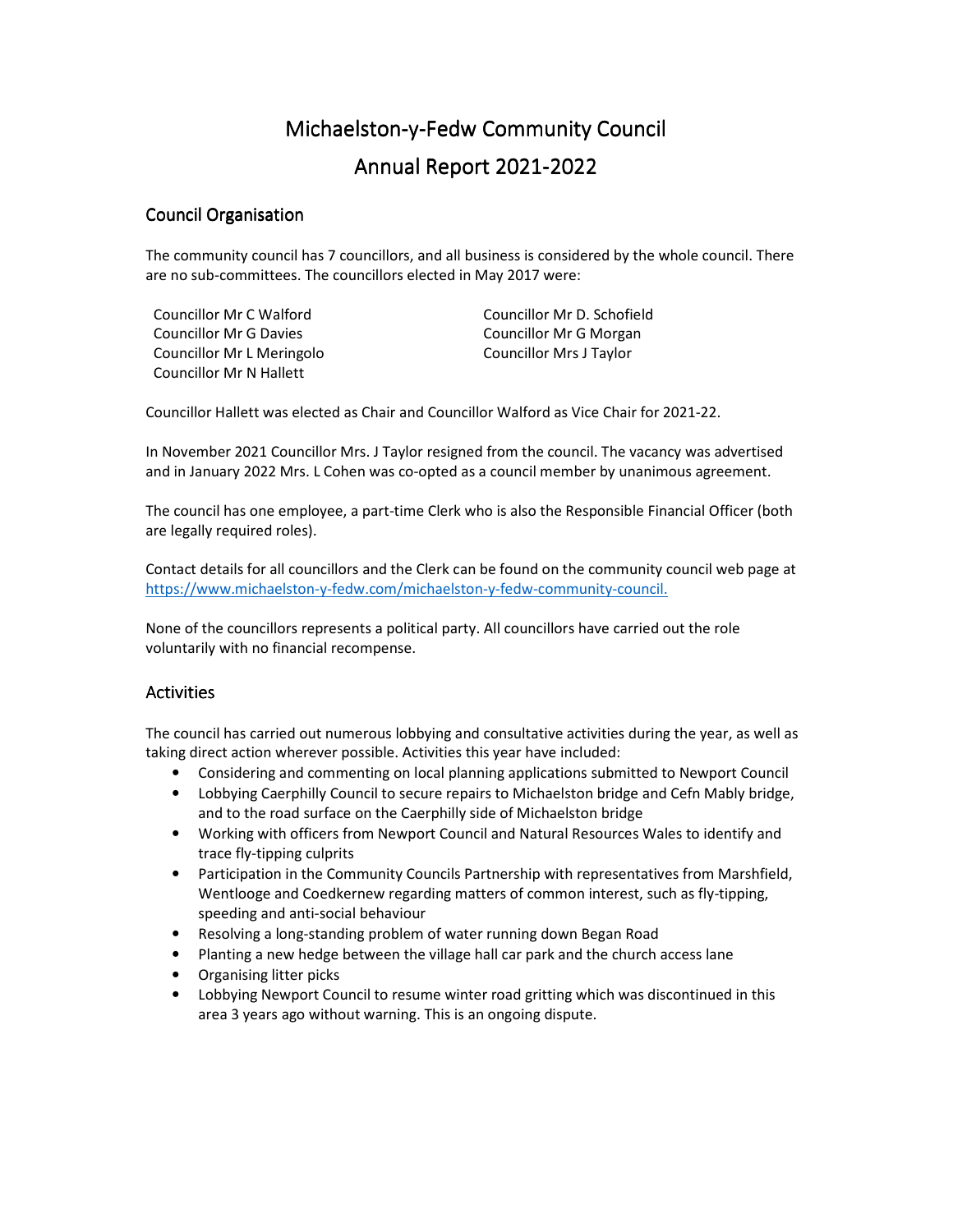## Financial

The council's income is primarily from the precept levied on its behalf by Newport Council as part of the council tax. There is also a tiny amount of interest on bank account funds.

To enable Newport Council to include the precept in the council tax bills, the expenditure budget has to be agreed by early January for the financial year commencing at the beginning of April. The budget was prepared in December 2020 based on the community council's expectations at that time, but the Covid pandemic caused some priorities to be changed as the year went on.

Details of income and expenditure can be seen at Appendix A. The principal differences between planned and actual expenditures are as follows:

- Audit fees were planned at £450 based on previous years, but only £176 was invoiced. (The community council is legally required to have an "internal audit" carried out by a local accountant and an "external audit" carried out by Welsh Government. £176 was the planned expenditure for the internal audit, but Welsh Government has not yet invoiced for the external audit. The fees for external audit vary significantly from year to year, for no discernible reason, making it very difficult to budget properly. We have asked for explanations for the variations, but no convincing reasons have ever been provided.)
- £1,216 was spent on village hall maintenance against a budget of £500. This is because the £500 budgeted for the previous year was carried forward to this year and an additional contribution was made towards the refurbishment of the village hall.
- £500 budgeted for community events was not spent.
- The council is legally required to budget £150 pa per councillor for their expenses, a total of £1,050. This must be paid unless councillors decline it in writing. All of the councillors declined the payment.
- £1,007 was spent on office hardware and software against a budget of £120. The council's laptop had to be replaced because of the failure of the old one, and a monthly Zoom subscription was taken out to enable council meetings to proceed during lockdown.
- Sundries expenditure was £573 against a budget of £300, primarily due to the purchase of an additional defibrillator for the village (jointly funded with Myfi).